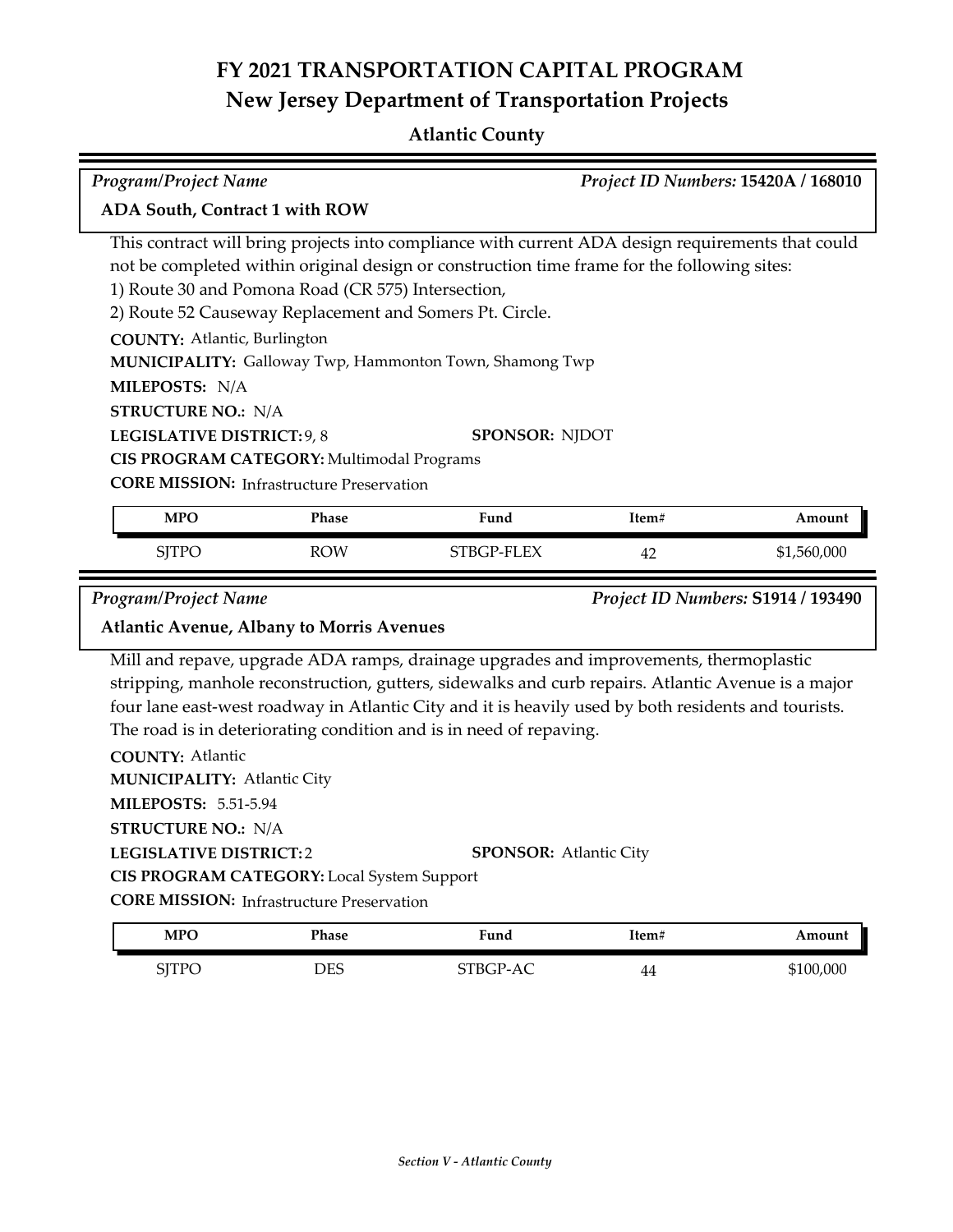### **Atlantic County**

| <b>Program/Project Name</b>                        |            |                                                                                                     |       | Project ID Numbers: S1916 / 193510 |
|----------------------------------------------------|------------|-----------------------------------------------------------------------------------------------------|-------|------------------------------------|
| <b>Atlantic Avenue, Tennessee to Maine Avenues</b> |            |                                                                                                     |       |                                    |
|                                                    |            | Mill and repave, upgrade ADA ramps, drainage upgrades and improvements, thermoplastic               |       |                                    |
|                                                    |            | stripping, manhole reconstruction, gutters, sidewalks and curb repairs. Atlantic Avenue is a major  |       |                                    |
|                                                    |            | four lane east-west roadway in Atlantic City and it is heavily used by both residents and tourists. |       |                                    |
|                                                    |            | The road is in deteriorating condition and is in need of repaving                                   |       |                                    |
| <b>COUNTY: Atlantic</b>                            |            |                                                                                                     |       |                                    |
| <b>MUNICIPALITY: Atlantic City</b>                 |            |                                                                                                     |       |                                    |
| <b>MILEPOSTS: 7.15-8.15</b>                        |            |                                                                                                     |       |                                    |
| <b>STRUCTURE NO.: N/A</b>                          |            |                                                                                                     |       |                                    |
| <b>LEGISLATIVE DISTRICT:2</b>                      |            | <b>SPONSOR: Atlantic City</b>                                                                       |       |                                    |
| <b>CIS PROGRAM CATEGORY:</b> Local System Support  |            |                                                                                                     |       |                                    |
| <b>CORE MISSION:</b> Infrastructure Preservation   |            |                                                                                                     |       |                                    |
| <b>MPO</b>                                         | Phase      | Fund                                                                                                | Item# | Amount                             |
| <b>SJTPO</b>                                       | <b>CON</b> | STBGP-AC                                                                                            | 45    | \$864,270                          |
| <b>Program/Project Name</b>                        |            |                                                                                                     |       | Project ID Numbers: S1706 / 173660 |
|                                                    |            | CR 559 Alternate (Ocean Heights Avenue), Harbor Ave to Salma Terrace                                |       |                                    |

Resurfacing of the HMA Surface Course and HMA Base Course'Repairs as neeaed. This roadway has: a highway classification of Urban Minor Arterial, approximately ADT range of 8,311 (2013yr.) to 11,880 (2012yr.) 50mph posted speed limit, a signalized intersection at or near beginning of project limit, driveways, striping, signage, pavement marking, curbing, sidewalk, drainage, guiderail, etc. Improvements will include pavement resurfacing, pavement structure upgrades as needed, and'any other incidental work to ,improve safety and longevity of the roadway.

**COUNTY:** Atlantic **LEGISLATIVE DISTRICT:** 2 **MILEPOSTS:** 7.54 - 8.79 **STRUCTURE NO.:** N/A Egg Harbor Twp, Hamilton Twp **MUNICIPALITY: CORE MISSION:** Infrastructure Preservation **SPONSOR:** Atlantic County **CIS PROGRAM CATEGORY:** Local System Support

| MPC          | Phase     | Fund     | Ttem# | Amount      |
|--------------|-----------|----------|-------|-------------|
| <b>SJTPC</b> | $\bigcap$ | STBGP-AC | 57    | \$1,571,400 |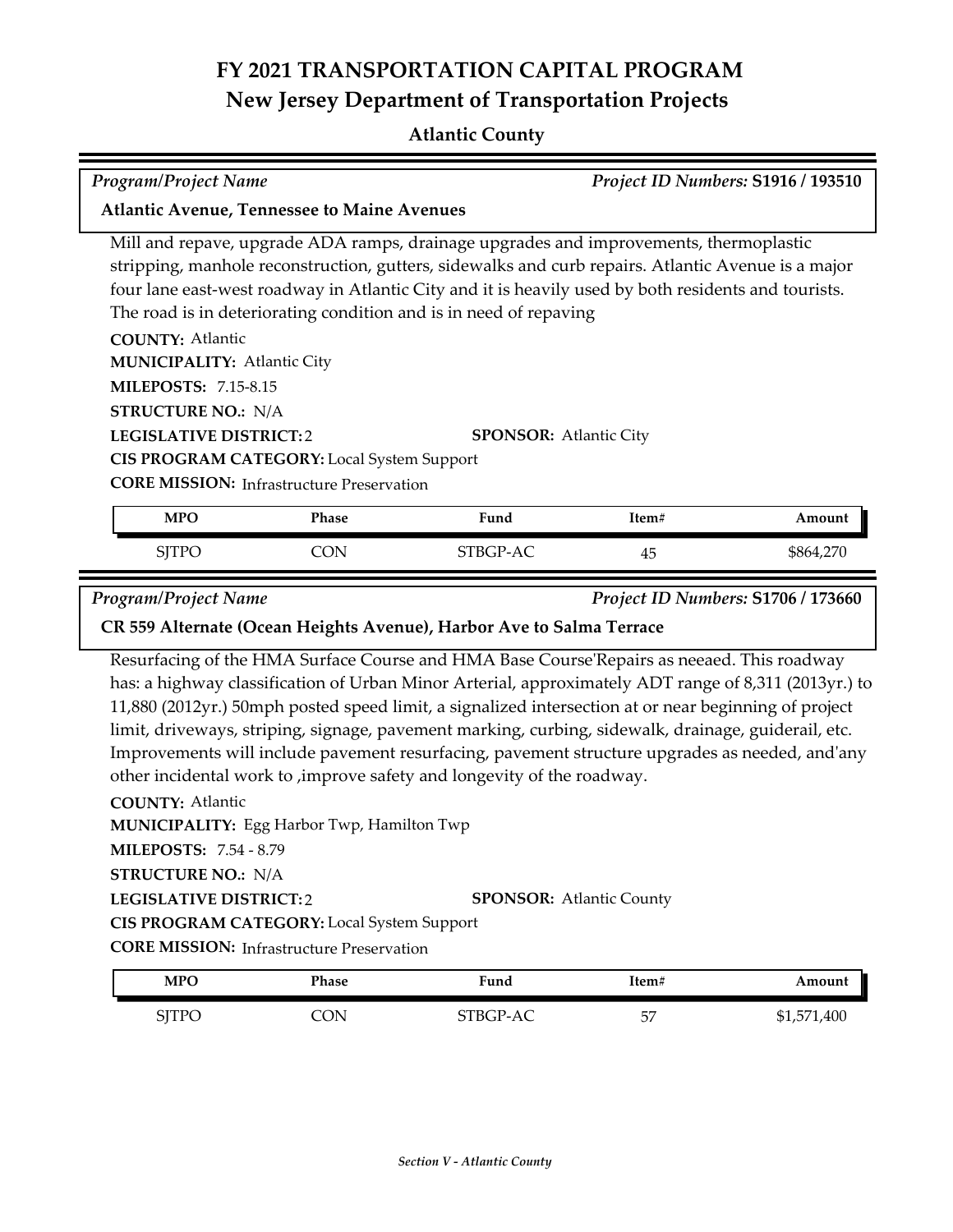### **Atlantic County**

| Program/Project Name | <b>Project ID Numbers: 09361 / 093610</b> |
|----------------------|-------------------------------------------|

### **South Inlet Transportation Improvement Project**

This project provides improvements to feeder roads in Atlantic City, as identified by the Casino Redevelopment Authority (CRDA). The improvements will maintain, operate and support Atlantic City Expressway Projects of the South Jersey Transportation Authority (SJTA). The project includes; Melrose Avenue between Delaware and Connecticut Avenues, Connecticut Avenue from Melrose to Oriental Avenues, Massachusetts Avenue, and various other intersection and capital improvements. The NJDOT has agreed to provide one-third of the eligible costs, up to \$17 M, plus the additional funds needed to finance bonds. Approximately \$1.5 M of Transportation Trust Fund (TTF) funding will be provided to the SJTA, by the NJDOT, annually for 20 years for this purpose (except for the first year which will be \$1.7 M of TTF funds). The SJTA will issue debt based on the NJDOT's funding guarantee, and provide the funding to CRDA.

**COUNTY:** Atlantic **LEGISLATIVE DISTRICT:** 2 **MILEPOSTS:** N/A **STRUCTURE NO.:** N/A **MUNICIPALITY: Atlantic City CORE MISSION:** Mobility and Congestion Relief **SPONSOR:** SJTA/CRDA **CIS PROGRAM CATEGORY:** Local System Support

| MPO       | <sup>p</sup> hase | T.<br>Fund              | Item# | Amount   |
|-----------|-------------------|-------------------------|-------|----------|
| or<br>11C | ۱Л                | `ATE<br>. CT<br>$20S-9$ | 267   | .504,000 |

### *Program/Project Name Project ID Numbers:* **11416 / 114160**

### **Route 30, Atco Avenue to Route 206**

Initiated from the Pavement Management System, this project will resurface within the project limits. The project will include guiderail replacement, installation of handicapped ramps and crosswalks and upgrading of traffic signals.

**COUNTY:** Camden, Atlantic

**MUNICIPALITY:** Waterford Twp, Chesilhurst Boro, Winslow Twp, Hammonton Town

**MILEPOSTS:** 19.51 - 29.70

```
STRUCTURE NO.:
N/A
```

```
LEGISLATIVE DISTRICT:
8, 4
```
### **SPONSOR:** NJDOT

**CIS PROGRAM CATEGORY:** Road Assets

**CORE MISSION:** Infrastructure Preservation

| MPO          | Phase | Fund     | Item# | Amount       |
|--------------|-------|----------|-------|--------------|
| <b>DVRPC</b> | CON   | 20S-NHPP | 16    | \$11,570,000 |
| SITPO        | CON   | 20S-NHPP | 16A   | \$2,500,000  |